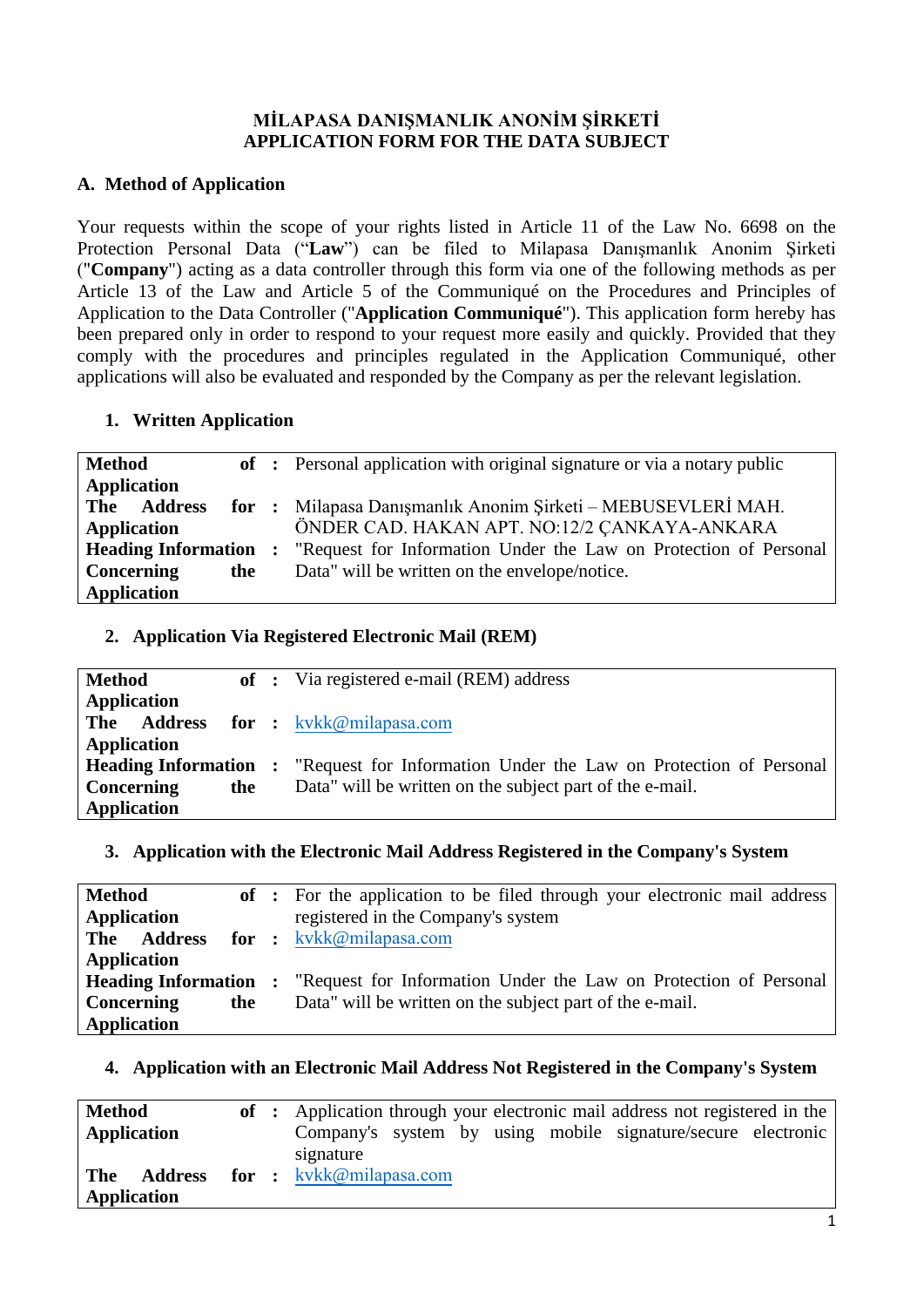**Heading Information Concerning the Application :** "Request for Information Under the Law on Protection of Personal Data" will be written on the subject part of the e-mail.

## **B. Information on Identity Authentication and Communication**

Your requests will be answered in writing or by sending them electronically to the contact address you have specified below as per Article 6 of the Application Communiqué. Therefore, make sure that the personal data given below is correct and that you are authorized to share this personal data.

| *Name-Surname of the Data Subject                                                                    |                                     |  |
|------------------------------------------------------------------------------------------------------|-------------------------------------|--|
| <b>*TR ID Number/Passport Number of the :</b>                                                        |                                     |  |
| Data Subject<br>*E-mail Address/REM Address of the Data :                                            |                                     |  |
| <b>Subject</b>                                                                                       |                                     |  |
| *Residential or Workplace Address for :<br><b>Notification</b>                                       |                                     |  |
|                                                                                                      |                                     |  |
| <b>Phone/Mobile Phone/Facsimile Number of :</b><br><b>the Data Subject</b> ( <i>Not Compulsory</i> ) |                                     |  |
|                                                                                                      |                                     |  |
| <b>Your Relation With the Company</b>                                                                | : $\Box$ Customer                   |  |
|                                                                                                      | $\Box$ Employee                     |  |
|                                                                                                      | $\Box$ Candidate Employee           |  |
|                                                                                                      | $\Box$ Other (Please specify below) |  |
|                                                                                                      |                                     |  |
|                                                                                                      |                                     |  |

The Company is obliged to determine whether the applicant is the actual rights-holder. In this context, the Company is entitled to request any and all confirming information and documents for identification purposes. In the event that the photocopy of your ID is conveyed to the Company for the purpose of confirming your identity, make sure that special categories of personal data (blood type and religion information) are not present on the relevant document.

## **C. Subject Matter of Application**

We kindly ask you to write clearly below your request regarding your personal data within the scope of Article 11 of the Law. Information and documents related to the subject should be attached to the application.